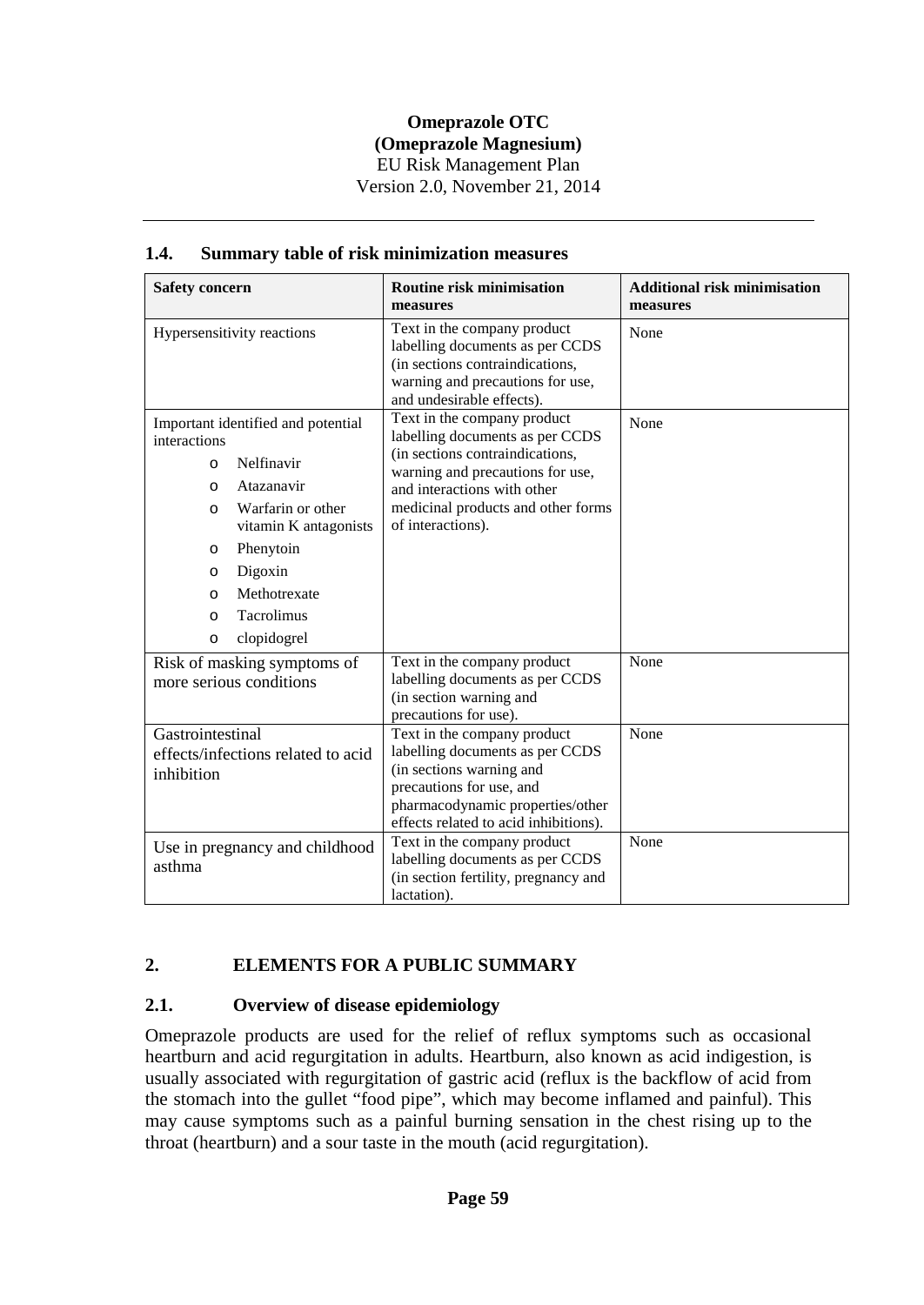Heartburn occurs after eating particularly at night, and worsens when a person lies down or bends over. It may be triggered by consuming food in large quantities, or specific foods containing certain spices, high fat content, or high acid content. At any given time, approximately 40% of a population can experience heartburn. About 10% of people can have daily heartburn symptoms. Gastroesophageal reflux disease (GERD), caused by reflux of gastric acid into the oesophagus, is one of the most frequently occurring diseases in the industrialized nations of the western hemisphere with a prevalence (the total number of cases of a disease in a given population at a specific time) ranging from 10% to 20% and an overall increasing trend.

## **2.2. Summary of treatment benefits**

Omeprazole is a well-established drug substance for both prescription and OTC use, and which is indicated and already approved worldwide for the treatment of a range of conditions associated with gastric acid production.

Omeprazole is one of the most commonly prescribed substances for the treatment of acid reflux. Omeprazole 10 mg and 20 mg tablets are recommended for once-daily use in the relief of acid-reflux-like symptoms, such as heartburn.

The efficacy and safety of omeprazole for treatment of heartburn and acid regurgitation is well established. Omeprazole and other proton pump inhibitors (a group of drugs that reduce the secretion of stomach) are currently available without prescription (as "overthe-counter" (OTC) drug products) in many countries worldwide. They are considered currently the most effective substance for the symptomatic treatment of heartburn and acid regurgitation. Compared with other therapies available without prescription for the treatment of heartburn and acid regurgitation, omeprazole offers longer periods of freedom from these uncomfortable symptoms, providing an improved quality of life with comparable tolerability.

Omeprazole has a favourable benefit- risk which justifies it use for adults as an over the counter drug in the form of a single daily dose of 20 mg for up to 14 days.

# **2.3. Unknowns relating to treatment benefits**

Not applicable.

### **2.4. Summary of safety concerns**

| <b>Risk</b>                | What is known                                                                          | <b>Preventability</b>                         |
|----------------------------|----------------------------------------------------------------------------------------|-----------------------------------------------|
| Hypersensitivity reactions | Hypersensitivity (allergic) reactions like<br>angioedema, anaphylactic reaction /shock | Do not take omeprazole if<br>you are allergic |

#### **Important identified risks**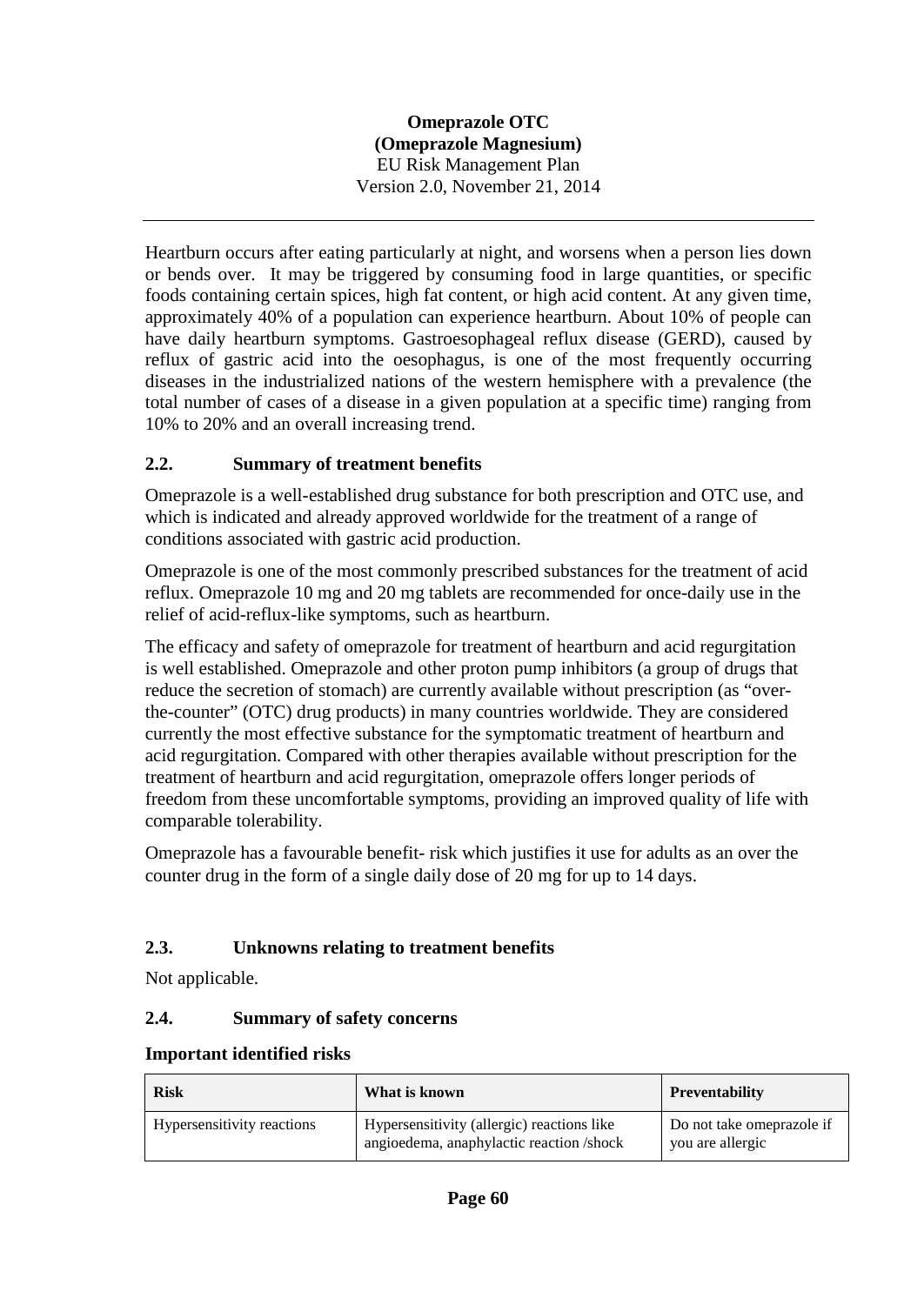(Serious allergic reactions which causes swelling of the face or throat, difficulty in breathing or dizziness) can rarely occur with omeprazole use. The products should not be used by patients with known hypersensitivity to omeprazole, or any of the constituents of the product. (hypersensitive) to omeprazole or any of the other ingredients of the product, or if you are allergic to medicines containing other proton pump inhibitors (e.g. pantoprazole, lansoprazole, rabeprazole, esomeprazole).

#### **Important potential risks**

| <b>Risk</b>                                               | What is known (including reason why it is considered a potential risk)                                                                                                                                                                                                                                                                                                                                                                                                                                                                                                                                                                                                                                                                                                                                                                                                                                                                                                                            |
|-----------------------------------------------------------|---------------------------------------------------------------------------------------------------------------------------------------------------------------------------------------------------------------------------------------------------------------------------------------------------------------------------------------------------------------------------------------------------------------------------------------------------------------------------------------------------------------------------------------------------------------------------------------------------------------------------------------------------------------------------------------------------------------------------------------------------------------------------------------------------------------------------------------------------------------------------------------------------------------------------------------------------------------------------------------------------|
| Potential drug<br>interactions                            | Omeprazole can affect the way some medicines work and some medicines can have<br>an effect on omeprazole. Omeprazole should not be taken together with nelfinavir<br>or atazanavir (medicines used to treat HIV infection). Special precautions are<br>required for use with the following medicines, which might result in a decrease of<br>the effects or increase of the toxicity of those interacting medicines: clopidogrel,<br>warfarin or other vitamin K antagonists (medicines used to prevent the formation of<br>blood clots in the blood vessels and their migration elsewhere in the body),<br>phenytoin (used in the management of seizures), digoxin (a drug used to treat heart<br>conditions), methotrexate (a drug used for the treatment of cancer and autoimmune<br>diseases such as rheumatoid arthritis), tacrolimus (a drug used mainly after organ<br>transplantation to reduce the activity of the patient's immune system and so lower<br>the risk of organ rejection). |
| Risk of masking<br>symptoms of more<br>serious conditions | Omeprazole should not be taken for more than 14 days without consulting a doctor.<br>The majority of patients achieve complete relief of heartburn within 7 days. Once<br>complete relief of symptoms has occurred, treatment should be discontinued. If the<br>patient does do not experience relief, or experience a worsening of symptoms, a<br>doctor should consulted.<br>Omeprazole may hide the symptoms of other diseases. Therefore, in the presence of<br>any "alarm symptom" (such as unintentional weight loss, recurrent vomiting,<br>swallowing problems, vomiting blood, passing black stools or blood stained faeces)<br>and when gastric ulcer is suspected or present, malignancy should be excluded, as<br>treatment with omeprazole may alleviate symptoms and delay diagnosis.                                                                                                                                                                                               |
| Gastrointestinal<br>effects related to acid<br>inhibition | Decreased stomach acidity due to any means including medicines such as<br>omeprazole, increases stomach counts of bacteria normally present in the<br>gastrointestinal tract. Treatment with acid-reducing medicines may lead to slightly<br>increased risk of gastrointestinal infections and severe or persistent diarrhoea.                                                                                                                                                                                                                                                                                                                                                                                                                                                                                                                                                                                                                                                                    |
| Use in pregnancy<br>and childhood<br>asthma               | Reports in the literature suggested an association between exposure of the foetus in<br>the uterus to gastric acid suppressive medications and an increased risk of<br>developing asthma during childhood. However, there is no evidence that such<br>association exists, and a further study is being conduct to investigate the matter.<br>Omeprazole can be used during pregnancy after assessment of the risks and<br>benefits of the treatment by a physician.                                                                                                                                                                                                                                                                                                                                                                                                                                                                                                                               |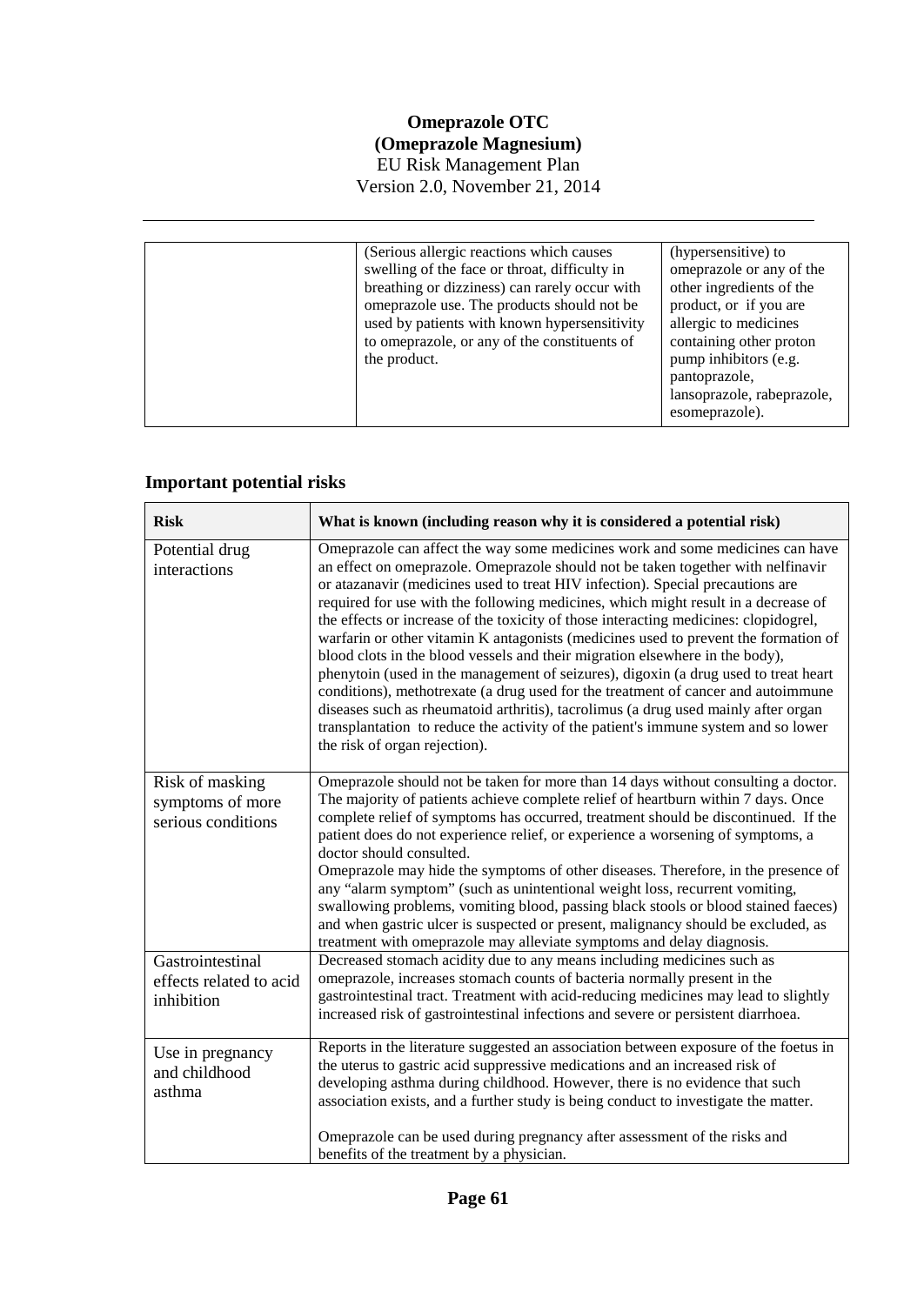#### **Missing information**

| <b>Risk</b> | What is known  |
|-------------|----------------|
| None        | Not applicable |

**2.5. Summary of additional risk minimisation measures by safety concern**

There are no additional risk minimization measures.

#### **2.6. Planned post authorization development plan**

None.

### **2.7. Summary of changes to the Risk Management Plan over time**

This is the first omeprazole Risk Management Plan **(**RMP) prepared in accordance with the new format specified in guidelines on Good Pharmacovigilance Practice (GVP) adopted by the European Union (EU) in the frame of the new legislation for pharmacovigilance. This RMP is assigned the version number (V2.0), as an update  $\&$ amendment of the previously created RMP in the frame of authorization of omeprazole as an OTC product (dated May 2010). Consequently, this module was amended with the rearrangement and/or addition of important identified & potential risks which were all included in the CCDs (sections 4.3, 4.4, 4.5, 4.6, and 4.8) prior to creation of this RMP V. 2.0.

| Table 2-1: Major Changes to the Risk Management Plan over time |              |                                                                                                                                                                                                                                                                                                                                                                                                       |                  |
|----------------------------------------------------------------|--------------|-------------------------------------------------------------------------------------------------------------------------------------------------------------------------------------------------------------------------------------------------------------------------------------------------------------------------------------------------------------------------------------------------------|------------------|
| <b>Version</b>                                                 | Date         | <b>Safety Concerns</b>                                                                                                                                                                                                                                                                                                                                                                                | <b>Comment</b>   |
| 1.0                                                            | 25 May, 2010 | <b>Identified Risks: none</b><br><b>Potential Risks:</b> anaphylaxis, gastrointestinal<br>adverse events, pregnancy and lactation<br>Potential interaction with drugs: e.g.<br>clopidogrel, ketoconazole & itraconazole,<br>diazepam, phenytoin, warfarin and other vitamin<br>K antagonists, clarithromycin, , digoxin,<br>atazanavir, tacrolimus, voriconazole,<br><b>Missing information:</b> none | <b>First RMP</b> |
|                                                                |              |                                                                                                                                                                                                                                                                                                                                                                                                       |                  |